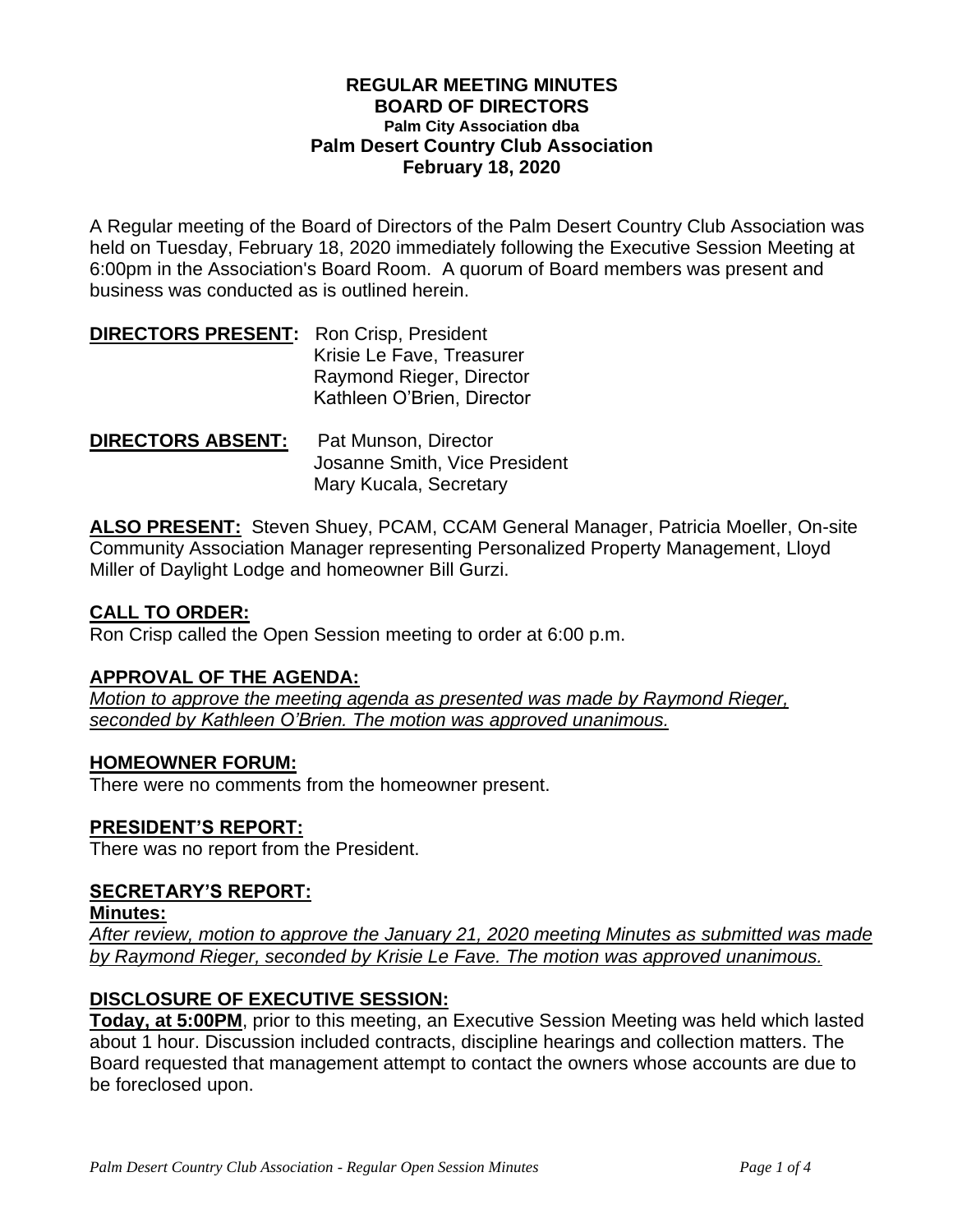# **TREASURER'S REPORT:**

The Treasurer's report was given by Treasurer, Krisie Le Fave. The January 31, 2020 financial reports were reviewed in detail along with a one-page summary addressed to the Board. It was noted that the bank statements and reconciliations were reviewed.

It was noted that there is an operating CDAR account in the amount of \$60,363.79 that matures every four (4) weeks. The Board has opted to allow the CDAR to continue to roll over into another four (4) week term.

After review, *motion to accept the January 31, 2020 financial report and bank reconciliations as prepared was made by Krisie Le Fave, seconded by Raymond Rieger. The motion was approved unanimous.* 

## **COLLECTION REPORT:**

The Board reviewed the collection report and the following actions were taken. Management was requested to send out late letters to homeowners who have not paid their annual assessment.

After review, *Motion to approve to sign the Pay or Lien Notice and authorize the association's agent G&G to execute, record an assessment lien if the account is not brought current within the 35 day timeline for APN 637-041-009 was made by Raymond Rieger, seconded by Kathleen O'Brien. The motion was approved unanimous.*

*Motion to approve to authorize G&G to record a Notice of Default on behalf of the association against APN#637-062-008 was made by Raymond Rieger, seconded by Kathleen O'Brien. The motion was approved unanimous.*

*Motion to approve to authorize G&G to record a Notice of Default on behalf of the association against APN#637-131-011 was made by Raymond Rieger, seconded by Kathleen O'Brien. The motion was approved unanimous.*

*Motion to approve to authorize G&G to record a Notice of Default on behalf of the association against APN#637-112-010 was made by Raymond Rieger, seconded by Kathleen O'Brien. The motion was approved unanimous.*

### **COMMITTEE REPORTS:**

Emergency Preparedness Committee - Chair, Raymond Rieger Raymond Rieger reported that he is obtaining proposals from Tiger Electric and Renova Solar for solar panel installation. There was no request for action.

Neighbors Helping Neighbors Program for PDCCA - Chair, Kathleen O'Brien No report was given.

#### Social Committee- Chair, Krisie Le Fave

The Social Committee has received sponsorships from a few of the association vendors. No request for action.

#### **Newsletter**

There was discussion on changing the distribution of the newsletter from first class mail to email version. Further discussion is needed.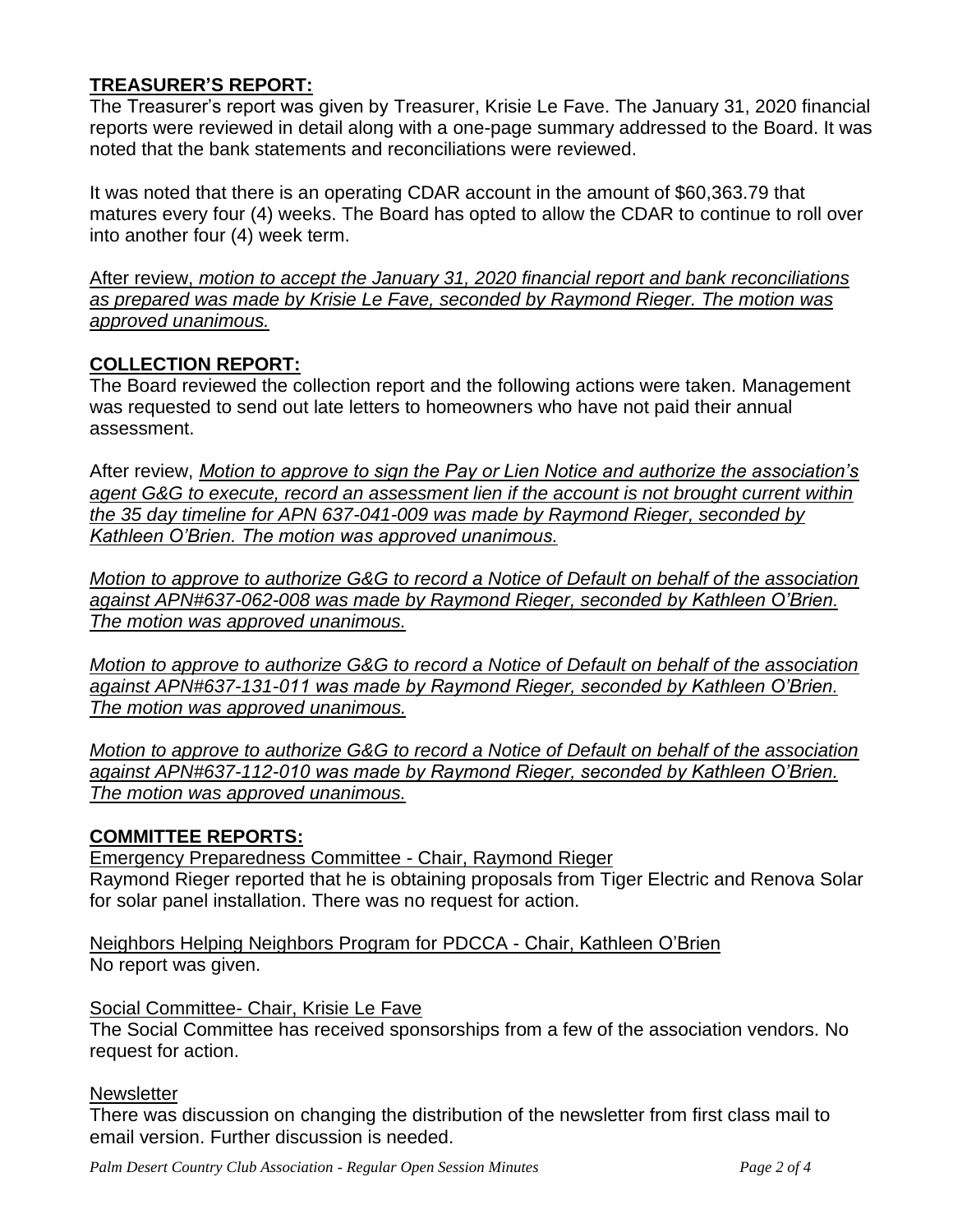# **CURRENT BUSINESS:**

Alice Marble Hall Issues-Window Treatments Replacement of the window blinds in the hall is in progress.

### ADA Compliance Proposals

The Board reviewed proposals from Vantage Point Construction and F&F Construction to bring the hall and attached restrooms into compliance with the Americans Disability Act. All items that were able to be done by staff are done. F&F Construction submitted an estimate of \$75,000 with a minimum contractor fee of \$15,000. The Board opted to wait to approve the proposal until the entire Board was present.

### Neighborhood Watch Meeting

A Neighborhood Watch Meeting has been scheduled for Friday, February 21, 2020 at 6:00pm at the Alice Marble Hall.

#### CV Energy Initiative Email

The CV Energy Initiative Email has been sent to the membership.

### Amended Rules & Regulations and Fine Schedule

The Board reviewed the updated rules and regulations and fine schedule. After review, *Motion to approve to post the updated Rules and Regulations and fine schedule for a 28 day comment period was made Ron Crisp, seconded Raymond Rieger. The motion was approved unanimous.*

### **NEW BUSINESS:**

## Annual Maintenance Proposal for AC Units

The Board reviewed a proposal from Desert Air for the annual maintenance of the two 10 ton ac units, the school's 5 ac units, the management office 2 ac units and the hall exhaust fan and swamp cooler at a cost of \$3,232.00 per year. After review, *Motion to approve the proposal*  from Desert Air for the annual maintenance of all the ac units and swamp cooler at a cost of *\$3, 232.00 per year was made by Raymond Rieger, seconded by Ron Crisp. The motion was approved was unanimous.*

Ratify Approval of Sewer Line Repair and Installation of 2 Clean Outs by Southwest Plumbing *Motion to ratify approval of the sewer line repair and installation of 2 cleanouts at a cost of \$2,480 by Southwest Plumbing was made by Ron Crisp, seconded by Raymond Rieger. The motion was approved unanimous.*

### Hall Toilet Replacement Proposal

The Board reviewed a proposal from Southwest Plumbing to replace a toilet in the women's restroom at the hall at a cost of \$916.10. The Board opted not to approve the proposal at this time as the restrooms will be renovated in the very near future.

### Request for Hall Rental Extension for 18 months

The Daylight Lodge requested an extension on their hall use for an additional 18 months. After review, *Motion to approve the request for an 18 month extension for use of the hall at no cost was made by Raymond Rieger, seconded by Krisie Le Fave. The motion was approved unanimous.*